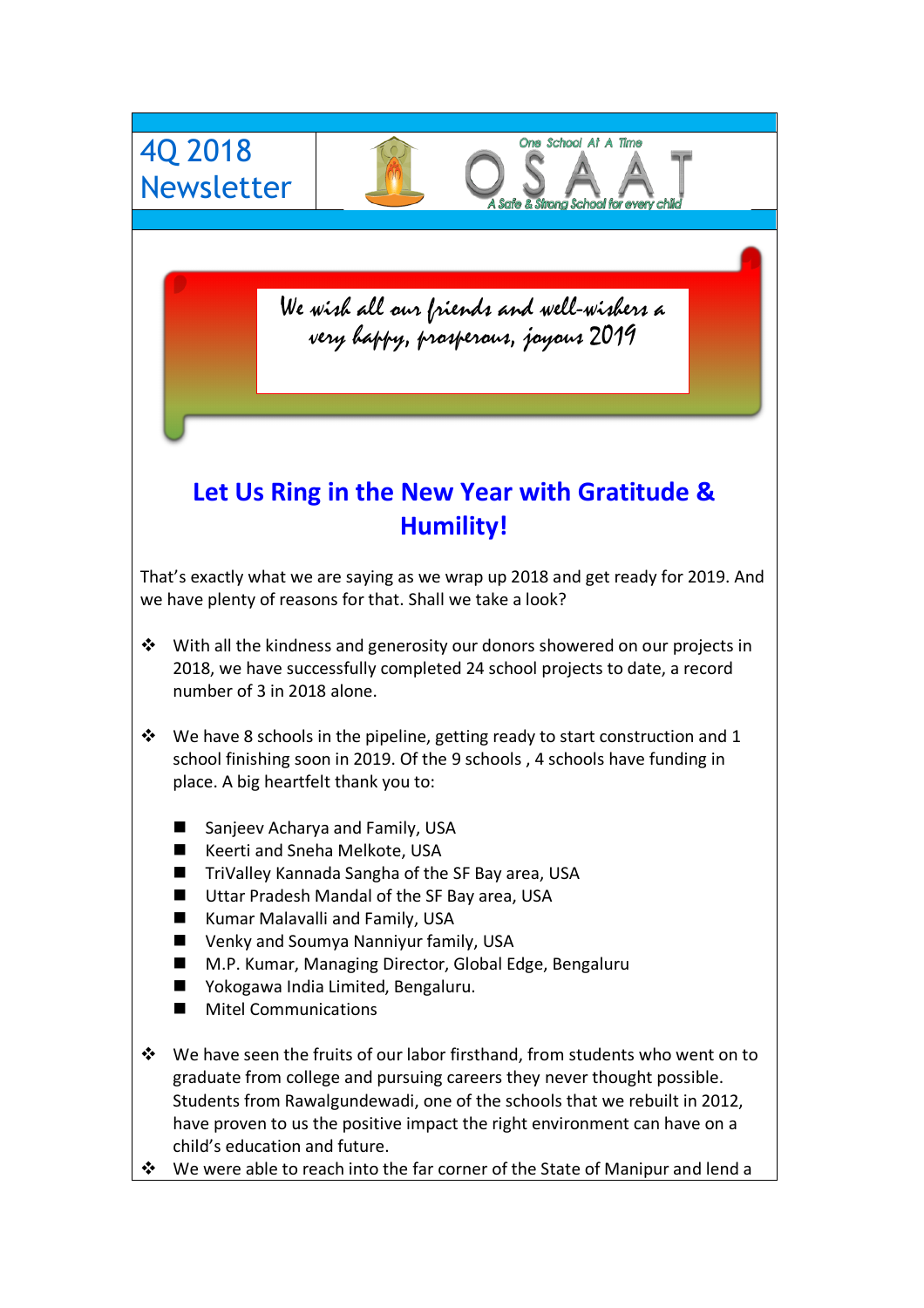hand to Aben, the little village that had lost all hope of educating its kids.

## **Projects ready to start**

|                | <b>School</b>                                                                                                             | <b>Requirement</b>                                                   | <b>Estimated Cost</b><br>in INR |
|----------------|---------------------------------------------------------------------------------------------------------------------------|----------------------------------------------------------------------|---------------------------------|
| $\mathbf{1}$   | School,<br>Higher<br>Primary<br>Govt<br>Thungabhadra village, Gillesugur Post, and toilets<br>Raichur district, Karnataka | classrooms<br>$\overline{4}$<br>new                                  | Rs 45 lakhs                     |
| $\overline{2}$ | Govt Higher Primary School, Benkipura 2 new class rooms and<br>village, Hunsur Taluk, Mysore dist, toilets<br>Karnataka   |                                                                      | Rs 20 lakhs                     |
| 3              | Govt Model Higher Primary Girls School, 8 new classrooms and<br>Malur town, Kolar district, Karnataka                     | toilets                                                              | Rs 45 lakhs                     |
| $\overline{4}$ | Govt Higher Primary School, Chinnikatti<br>village, Byadagi Taluk, Haveri district,<br>Karnataka                          | 7 new class rooms and<br>toilets                                     | Rs 40 lakhs                     |
| 5              | Govt Lower Primary School, Alambadi,<br>Kollegal Taluk, Chamarajanagar dist<br>Karnataka                                  | 2 new classrooms and<br>toilets, repair<br>one<br>existing classroom | Rs 15 lakhs                     |
| 6              | New Kannad Madhyamik Vidyalay,<br>Morabagi Village, Jath Taluk, Sangli<br>district, Maharashtra                           | new classrooms,<br>$2^{\circ}$<br>kitchen, store room<br>and toilets | Rs 25 lakhs                     |
| 7              | Govt Higher Primary School, Surahonne<br>Village, Shikaripura Taluk, Davanagere<br>district, Karnataka                    | classrooms,<br>4 new<br>repair 10 classrooms<br>and toilets          | Rs 40 lakhs                     |
| 8              | Higher<br>Govt<br>Bai-aregoppa village, Hanagal Taluk,<br>Haveri district, Karnataka                                      | Primary School, 3 new classrooms and<br>toilets                      | Rs. 20 lakhs                    |

**Interested?** Most of the projects listed above are available for adoption either entirely or as a smaller portion, such as one or more classrooms, drinking water facility, toilets, library or laboratory, depending upon the approved construction plan. We will provide updates on an on-going basis. Visit osaat.org for details.

**How does it work?** Many donors tell us about their personal experiences of either themselves or their loved ones attending a rural school in India. When they feel a deep personal connection to a particular school or a place that OSAAT wants to pick up for rebuilding, we want to assure them that they can rely on the due diligence we do from start to finish. Every school project has been an opportunity for us to learn, grow, refine and redefine our processes.

In most cases, OSAAT can dedicate the school project to the person/s the donor wishes. The dedication, in the form of an engraved stone plaque or a wall mounted certificate/photo will be displayed at the project site permanently. While this may not be possible for all projects, OSAAT recognizes the generosity of donors in other forms - website, newsletter, FB posts.